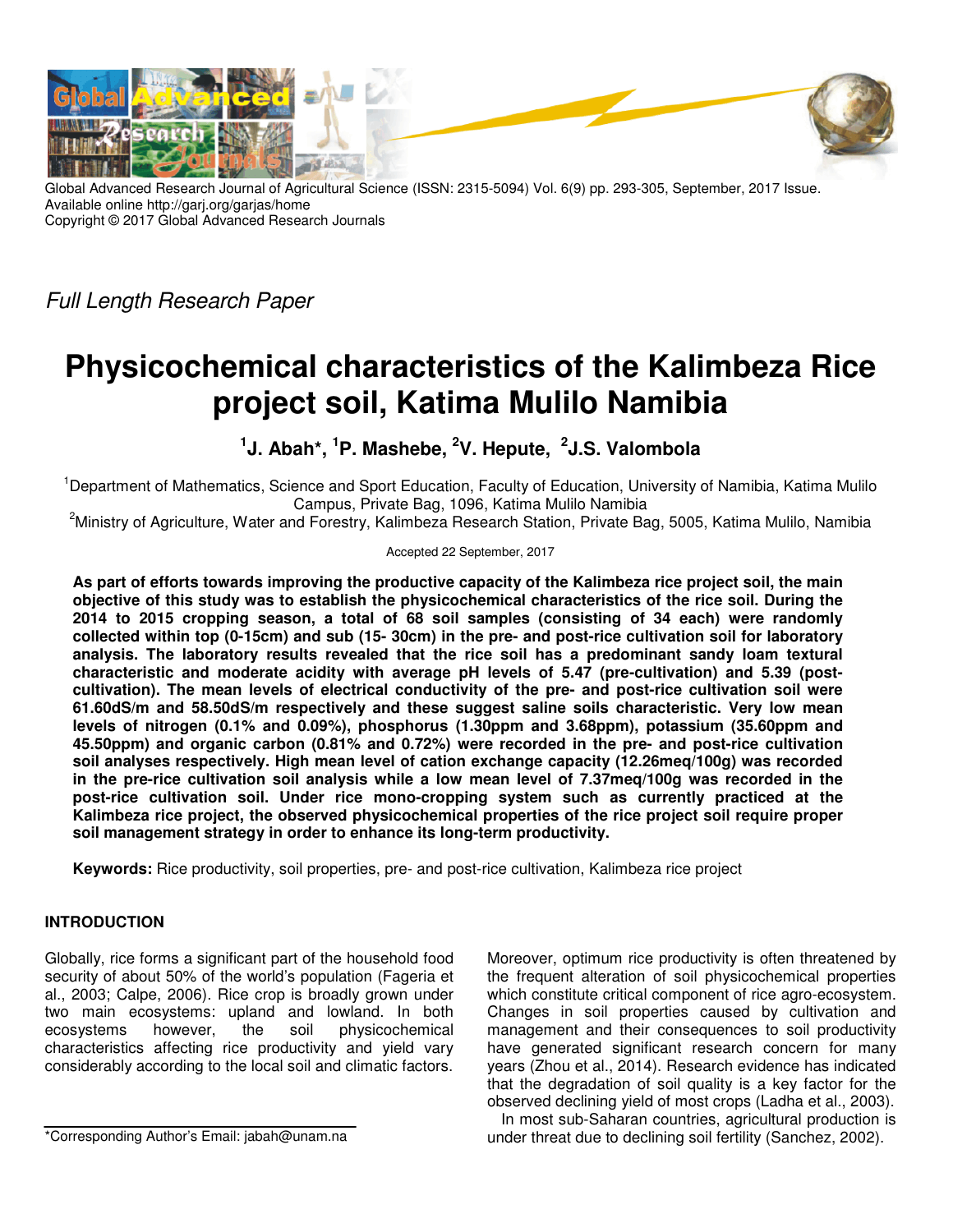This is particularly a serious problem in developing nations where climate change and low soil fertility are primary constraints to rice production. In the assessment of soil nutrient depletion in sub-Saharan Africa, it was reported that soil nutrient depletion is quite severe in Africa with estimated net loss of the order of 10 kg N/ha, 4 kg  $P_2O_5/ha$ and 19 kg  $K<sub>2</sub>O/ha$  per year (Stoorvol and Smaling, 1990). In another report, it was noted that inherently low fertility status, inappropriate land use, poor management, erosion and salinization are major constraints to crop productivity in most areas (Bationo et al., 2006). However, such nutrient balances cannot be used to indicate soil sustainability without consideration to site-specific nutrient characteristics of a given agricultural soil.

The Kalimbeza sub-rice zone is an annual floodplain in the northeastern Namibia and currently, the major rice producing area of the country but there is dearth of documented information on the farm soils' physicochemical properties. This could present challenge for proper planning and long term management of the cultivable land. Soil fertility assessment is effective in increasing crop productivities (Ilagan et al., 2014) and hence, considered as the first important step to managing soil fertility (McKenzie, 1998) and productive capacity. The quantity of available nutrient in the soil sample determines recommended fertilizer application for the optimum crop growth and production (Rashid and Rafiq, 1998). With the increasing site-specific researches and managements being implemented in many farms today, there is a growing need to characterize the variability in important physicochemical properties of the soil across all rice fields. The main objective of this study was to provide a comprehensive data of the physicochemical characteristics of the Kalimbeza rice project soil and compare with standard response data. The information will provide useful guide necessary for future monitoring, proper planning and long term management of the paddy soil.

# **MATERIALS AND METHODS**

# **Study area**

The Kalimbeza rice project field is a floodplain ecosystem located in Kalimbeza village; about 40 km east of Katima Mulilo, latitude 17o30'00"S and longitude 24o16'00"E based on the World Geodetic System (WGS) 84 coordinate reference system (Abah et al., 2014). The rice project field receives annual rainfall of 500mm to 600mm, summer temperature of 23°C to 30°C and winter temperature of 15°C to 18°C (CPPN, 2005). According to the report of Caprivi freedom (2011), Kalimbeza rice project was first realized in 1987 by the then Ministry of Agriculture during the colonial government (Government of National Unity) but never took off the ground. The project started large scale rice cultivation in 2007 on 4 hectares of land when

the University of Namibia joined the rice trial project (Caprivi vision, 2011). Since then, the rice project has been witnessing land expansion on yearly basis but no comprehensive study was carried out to document the physicochemical properties of the rice soil to enable review and proper soil fertility management planning.

# **Soil samples collection and pre-treatment**

Soil samples were collected in two phases for laboratory analyses. 1). Prior to rice cultivation (May to July 2014), and 2), after rice harvest (July to September, 2015). A total of 34 sampling grids measuring 2.5 acres each were mapped out within the cultivated land area. Then, 16 samples (consisting of 8 soil samples within topsoil [0- 15cm] and another 8 soil samples within subsoil [15-30cm]) were randomly collected at 8 different points in each sampling grid. The International Plant Nutrition Institute (IPNI) has noted that grid sampling method helps to minimize field pattern bias, yet provides an organized sampling scheme to represent the entire field (IPNI 2013). For each soil depth  $(0 - 15$ cm and  $15 - 30$ cm), all the 8 soil samples collected within each sampling grids were pooled together, properly homogenized and one representative subsample taken. Thus, a total of 68 representative soil samples (made up of 34 samples within 0-15cm and another 34 samples within  $15 - 30$ cm) were collected for laboratory analysis.

# **Samples preparation and analyses**

The soil samples were air-dried at room temperature. Then, each sample was crushed and sieved using a 2 mm size mesh and laboratory analyses of the soil parameters were carried out on the < 2.00mm fractions using standard laboratory procedures. All laboratory preparations and analyses were carried out at the Agricultural Laboratory of the Ministry of Agriculture, Water and Forestry, Windhoek, Namibia.

Particle sizes were determined using the hydrometer method (Gee and Bauder, 1986), pH was measured in 1:2.5 suspensions in water and organic carbon was determined by the potassium dichromate oxidation method (Gelma et al., 2011). The soil exchangeable cations: calcium, (Ca), magnesium (Mg), potassium (K) and sodium (Na) were extracted using 1N ammonium acetate at pH 7.0 (USDA, 2004) and their levels in the soil extracts were determined using Atomic Absorption Spectrophotometer (AAS). Thereafter, the cation exchange capacity (CEC) of the soil was determined by summation method (IITA, 1979). The electrical conductivity (EC) was determined by measurement in the supernatant of 1:2.5 soil:water suspensions using conductivity meter (Gee and Bauder, 1986). Available phosphorus was determined by the Olsen method (USDA, 2004). Total nitrogen was determined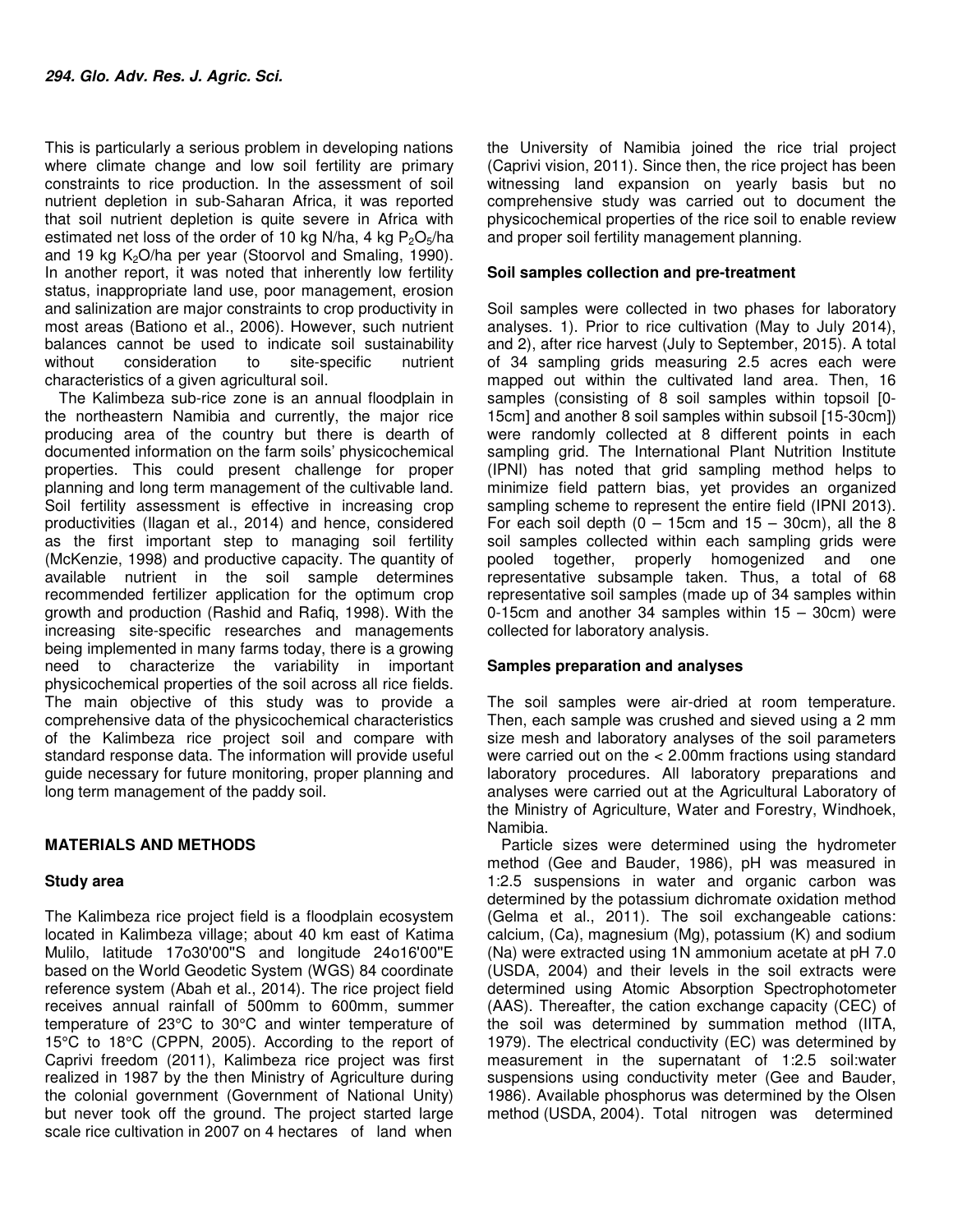following Kjeldahl digestion method (Bremmer and Mulvaney, 1982)

## **Soil C:N ratio**

The soil C:N ratio in this study was calculated by dividing the soil organic matter (%) by total nitrogen(%) (Swangjang, 2015).

## **Statistical analysis**

GenStat Discovery Edition 4 was used for the data analysis. Box plots were applied to analyse the soil data based on the effect of rice cultivation and soil depths on the different physicochemical parameters. Mean values of the soil parameters were compared with their corresponding standard reference values (Appendix 1) based on which informed decisions on the site's nutrient characteristics were taken. Furthermore, ANOVA was performed to assess the effects of cultivation (EC), soil depth (SD) and their interactions (EC x SD) on the significance of data variations ( $p < 0.01$  and  $P < 0.05$ ) between the soil parameters. Correlation matrix was also computed for the soil parameters to assess their degree of associations.

# **RESULTS AND DISCUSSION**

#### **Characteristics of the Kalimbeza Rice Project Soil**

In the results and discussion that follow, pre-cultivated soil refers to soil samples collected from the Kalimbeza rice project soil prior to rice cultivation in the 2014-2015 cropping season while post-cultivated soil refers to soil samples collected from the same site after rice harvest in 2015.

#### **Soil texture**

Figure 1 is a box plot showing the effects of rice cultivation and soil depths on the particle size distributions of the of the Kalimbeza rice project soil (n =34). In the pre-cultivated soil, the rice project soil has mean particle size distributions of 62.60% sand, 19.20% clay and 18.20% silt while in the post-cultivated soil, the mean particle size distributions were: 68.30% sand, 15.30% clay and 16.40% silt. The particle size distributions within the 0-15cm and 15 – 30cm soil depths revealed 66.20% sand, 16.30% clay, 17.50% silt and 64.64% sand, 18.22% clay and 17.14% silt respectively. Based on the United States Department of Agriculture [USDA]'s index for soil texture classification (USDA, 2004), the results of the particle size distributions of both the pre- and post-cultivated soil of the Kalimbeza rice project revealed sandy loam textural class. Apart from the mean variation of sand particles which was statistically

significant ( $p < 0.05$ ) when compared under the effect of cultivation, there was no statistical difference between the variation of the mean particulate sizes recorded under the soil depths as well as the interaction between the cultivation and soil depths.

Soil texture is a permanent soil feature and not easily changed by human activity (Crouse, 2016). Soil texture relates most specifically to the overall porosity of the soil including its macro and micropores, long term drain ability and compressibility (Ponnamperuma and Deturk, 1993). Soils that have high sandy characteristic possess high drainage and poor nutrients retention abilities. Thus, the textural class of the Kalimbeza rice project soil may require proper soil fertility management strategy in order to optimize rice yields. The knowledge of the proportions of different-sized particles in soils is critical to understand soil behaviour and their management (UK Essay, 2013).

## **pH of the rice project soil**

The box plot (Figure 2) shows that in the pre-cultivated soil analysis (n =34), the Kalimbeza rice project soil recorded a mean pH of 5.47 and 5.39 in the post-cultivated soil. Within the 0-15cm and 15-30cm soil depths, the mean values of the pH were 5.39 and 5.46 respectively. These pH values represent a moderately acidic soil and fall outside the reported ideal soil pH range of 5.5 to 7.0 suitable for rice productivity (Sangatanan and Sangatanan, 1990). Soil pH can affects many physical, chemical and biological properties of soil, which in turn affect the growth of rice plants directly or indirectly (Yu, 1991). The analysis of variance of the pH levels under both the effect of cultivations and soil depths as well as their interactions was statistically not significant ( $p < 0.05$ ) (Table 1). This finding suggests that the Kalimbeza rice project soil has a characteristically moderate acidity at the time of this study. However, the present soil pH level may not require liming for correcting soil acidity and hence, simple flooding or field submergence may be employed (Serchan and Jones, 2009) in the rice cultivation.

# **Electrical conductivity of the rice project soil**

The box plot of the electrical conductivity (also in Figure 2) revealed that in the pre-cultivated soil, the Kalimbeza rice project soil recorded a mean level of 61.60µS/cm while the post-cultivated soil recorded 58.50µS/cm. Within the topsoil (0-15cm) and subsoil (15-30cm), the results were: 62.60µS/cm and 57.40µS/cm respectively. The analysis of variance between the electrical conductivity levels under the effect of cultivations as well as soil depths and their interactions was statistically not significant ( $p < 0.05$ ) (Table 1). Based on the standard reference values for interpreting soil properties (Appendix 1), these levels of soil electrical conductivity characteristically fall within the reported soil saline levels (Sonon et al., (2015). Although,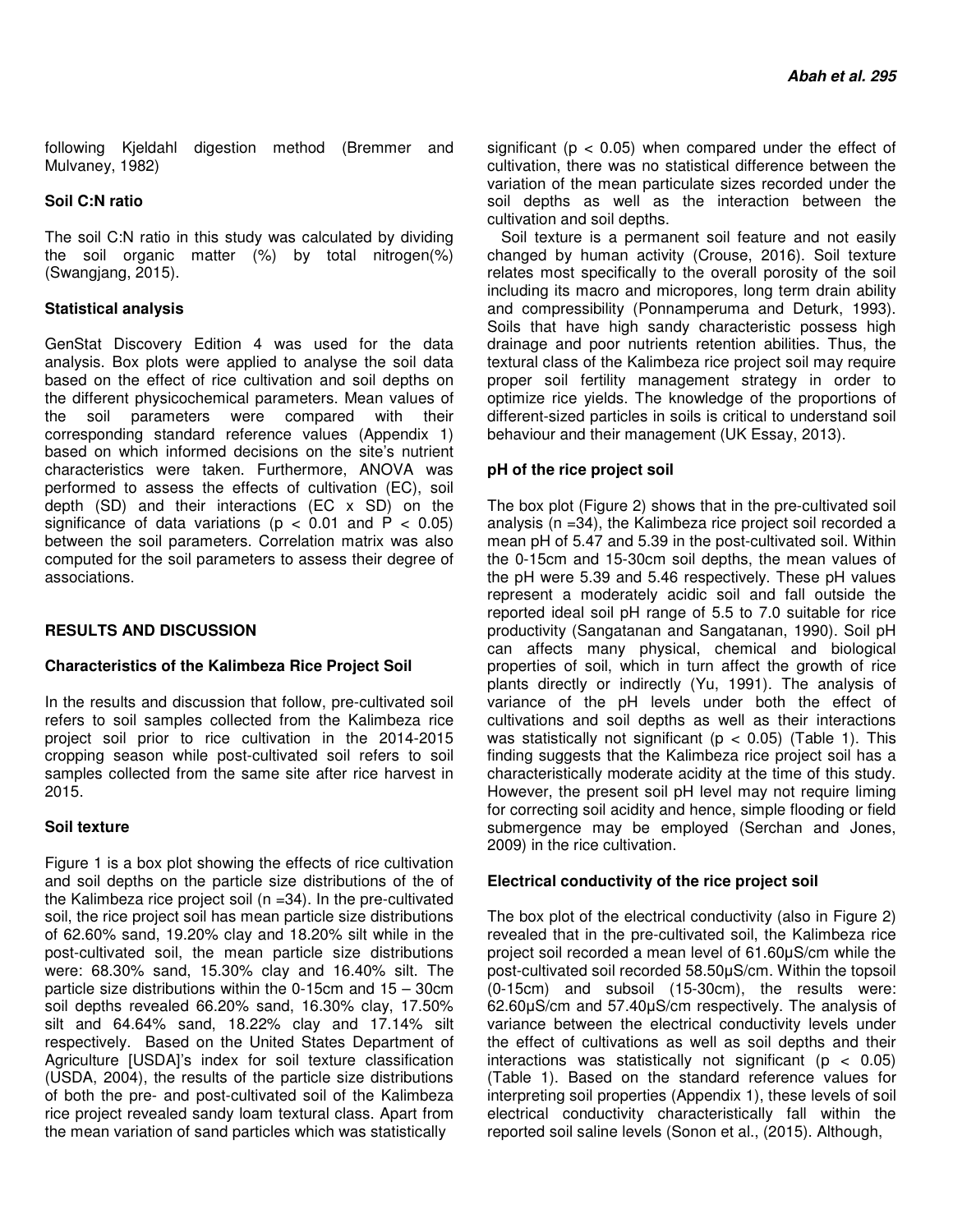

Figure 1. Boxplot showing the effects of cultivation (left) and soil depth (right) on the soil particle size distributions in the Kalimbeza rice project soil, PCS = pre-cultivated soil, POCS = post-cultivated soil, 15.00 = 0-15cm soil depth, 30.00 = 15 – 30cm soil depth

rice shows variability in its sensitivity to excessive salinity at different stages of growth (Morales et al., 2012), it is considered a relatively saline-tolerant species at the germination stage, whereas the vegetative and early reproduction stages are the most sensitive to salinity, directly affecting yield (Zeng, 2004). Soil salinity is caused by several factors and soils may become saline as a result of land use, including the use of irrigation water with high levels of salt (Sonon et al., 2015). This is important for consideration in further study as the Kalimbeza rice project is supported by flood irrigation.

#### **Organic carbon**

In the pre-cultivated soil analysis, the box plot (Figure 2 above) also revealed that the rice soil recorded a mean organic carbon level of 0.81% while 0.72% was recorded in the post-cultivated soil ( $n = 34$ ). Within the two soil depths (0-15cm and 15-30cm), the mean organic carbon levels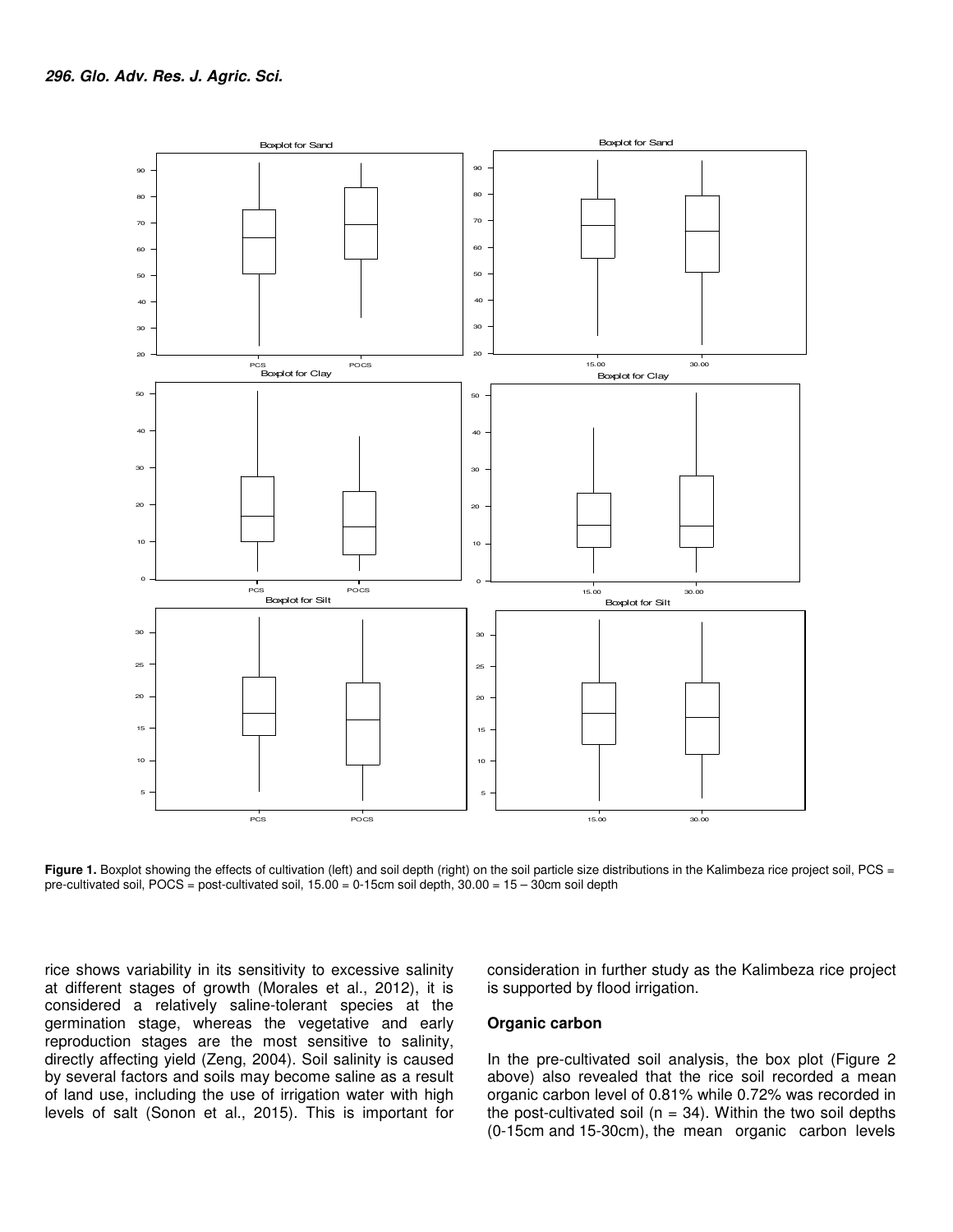

Figure 2. Boxplot showing the effects of cultivation (left) and soil depth (right) on the pH (a), electrical conductivity (b) and organic carbon (c) of the Kalimbeza rice project soil, pHw = pH in water (1:2.5), PCS = precultivated soil, POCS = post cultivated soil, 15.00 = 0-15cm soil depth, 30.00 = 15 - 30cm soil depth

were 0.80% and 0.73% respectively. The analysis of variance between the organic carbon contents under both the effect of cultivations and soil depths as well as their interactions was statistically not significant ( $p < 0.05$ ) (Table 1). Based on the standard reference values (Appendix 1), these levels of soil organic carbon fall within the very low status characteristic. This has direct

implication for the fertility health and nutrient binding ability of the soil. Soil organic carbon plays a key role not only in plant productivity by mediating nutrient supply (Manlay et al., 2007; Pan et al., 2009) but also in ecosystem functioning by improving biophysical environment and biodiversity (Mader et al., 2000; Anil et al., 2014). In fact, the size and dynamics of soil organic carbon pool is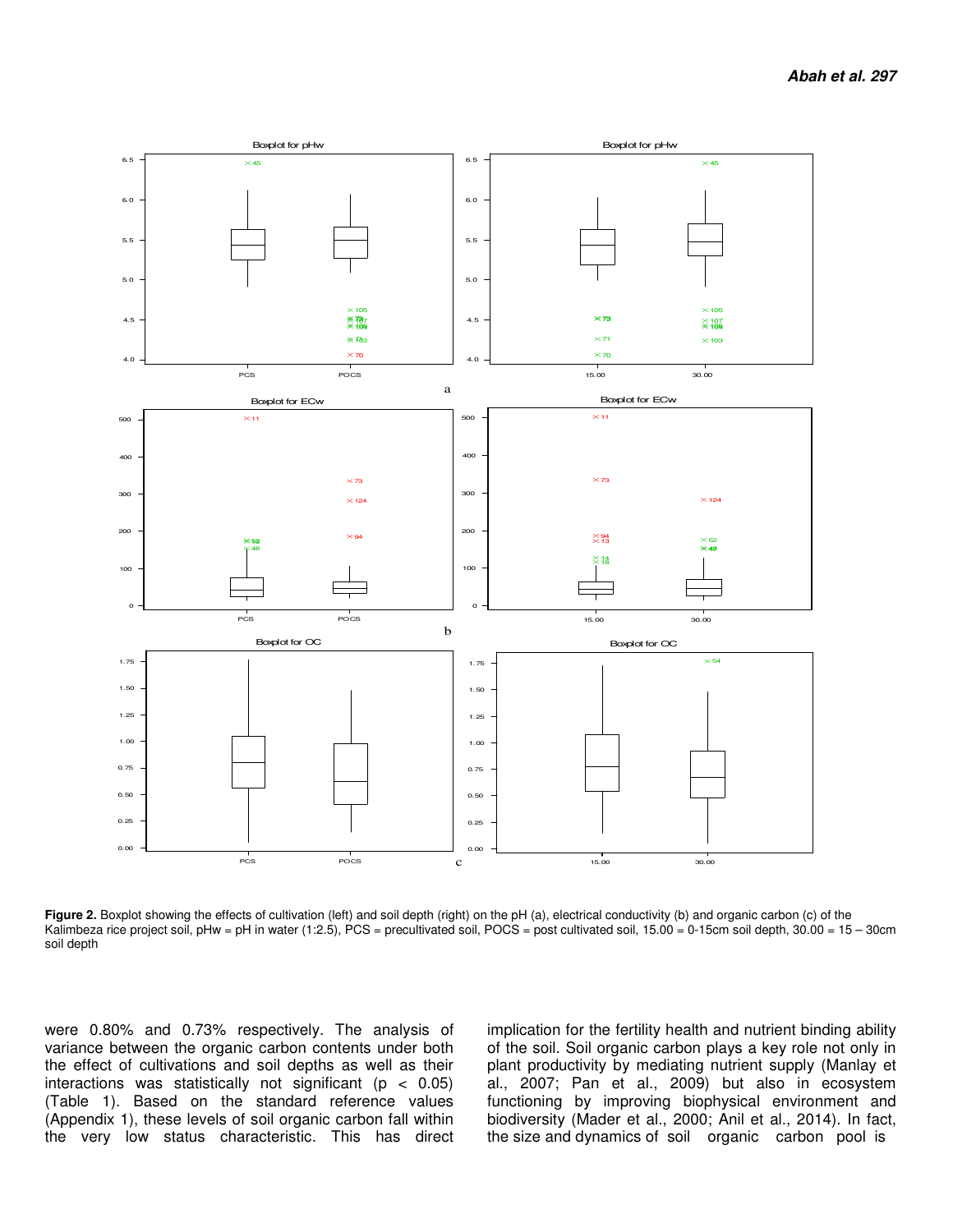| Parameter               | Source of variation         | p-value               |  |  |
|-------------------------|-----------------------------|-----------------------|--|--|
| рH                      | Effect of cultivation (E.C) | $0.257^{ns}$          |  |  |
|                         | Soil depth (S.D)            | $0.296^{ns}$          |  |  |
|                         | Interaction (E.C x S.D)     | $0.370^{ns}$          |  |  |
| Electrical conductivity | Effect of cultivation (E.C) | $0.767^{ns}$          |  |  |
|                         | Soil depth (S.D)            | $0.613^{ns}$          |  |  |
|                         | Interaction (E.C x S.D)     | $0.793^{ns}$          |  |  |
| Organic carbon          | Effect of cultivation (E.C) | $0.127^{ns}$          |  |  |
|                         | Soil depth (S.D)            | $0.205^{ns}$          |  |  |
|                         | Interaction (E.C x S.D)     | $0.633^{ns}$          |  |  |
| Cation<br>exchange      | Effect of cultivation (E.C) |                       |  |  |
| capacity                | Soil depth (S.D)            | $0.716^{ns}$          |  |  |
|                         | Interaction (E.C x S.D)     | $0.926^{ns}$          |  |  |
| Nitrogen                | Effect of cultivation (E.C) | $0.022^{ns}$          |  |  |
|                         | Soil depth (S.D)            | 0.997 <sup>ns</sup>   |  |  |
|                         | Interaction (E.C x S.D)     | $0.812^{ns}$          |  |  |
| Phosphorus              | Effect of cultivation (E.C) | $***$                 |  |  |
|                         | Soil depth (S.D)            | $0.444^{ns}$          |  |  |
|                         | Interaction (E.C x S.D)     | 0.602 <sup>ns</sup>   |  |  |
| Potassium               | Effect of cultivation (E.C) | 0.003 <sup>ns</sup>   |  |  |
|                         | Soil depth (S.D)            | $0.413^{ns}$          |  |  |
|                         | Interaction (E.C x S.D)     | $0.816^{ns}$          |  |  |
| Mg                      | Effect of cultivation (E.C) | $***$                 |  |  |
|                         | Soil depth (S.D)            | $0.589^{ns}$          |  |  |
|                         | Interaction (E.C x S.D)     | $0.497^{ns}$          |  |  |
| Na                      | Effect of cultivation (E.C) | $***$                 |  |  |
|                         | Soil depth (S.D)            | $0.139^{ns}$          |  |  |
|                         | Interaction (E.C x S.D)     | $0.135^{ns}$          |  |  |
| Sand                    | Effect of cultivation (E.C) | $\star\star$          |  |  |
|                         | Soil depth (S.D)            | $0.558^{ns}$          |  |  |
|                         | Interaction (E.C x S.D)     | 0.653 <sup>ns</sup>   |  |  |
| Silt                    | Effect of cultivation (E.C) | $0.140^{ns}$          |  |  |
|                         | Soil depth (S.D)            | $0.750$ <sup>ns</sup> |  |  |
|                         | Interaction (E.C x S.D)     | $0.504^{ns}$          |  |  |
| Clay                    | Effect of cultivation (E.C) | $0.038^{ns}$          |  |  |
|                         | Soil depth (S.D)            | 0.303 <sup>ns</sup>   |  |  |
|                         | Interaction (E.C x S.D)     | 0.261 <sup>ns</sup>   |  |  |

**Table 1.** Analysis of variance of the effect of cultivations as well as soil depths and their interactions on the soil physicochemical parameters

Key: Statistically significant: \*\*\* =  $p$  < 0.01, \*\* =  $p$  < 0.05, ns = not statistically significant

recognized as a major determinant of the capacity of soil to provide nutrient for plant growth and to deliver the ecosystem services (Victoria et al., 2012).

#### **3.1.5 NPK status**

Figure 3 is the box plots showing the effects of cultivation on the major nutrient elements (NPK) of the Kalimbeza rice

project soil. Very low levels of N (0.10% and 0.09%), P (1.30ppm and 3.68ppm) and K (35.60ppm and 45.50ppm) were recorded respectively in the pre- and post-cultivated soils  $(n = 34)$ . Within the 0-15cm and 15-30cm soil depths, the results were N (0.10% and 0.10%), P (2.67ppm and 2.31ppm) and K (41.90ppm and 39.20ppm) respectively. The analysis of variance between the nitrogen levels under both the effect of cultivations and soil depths as well as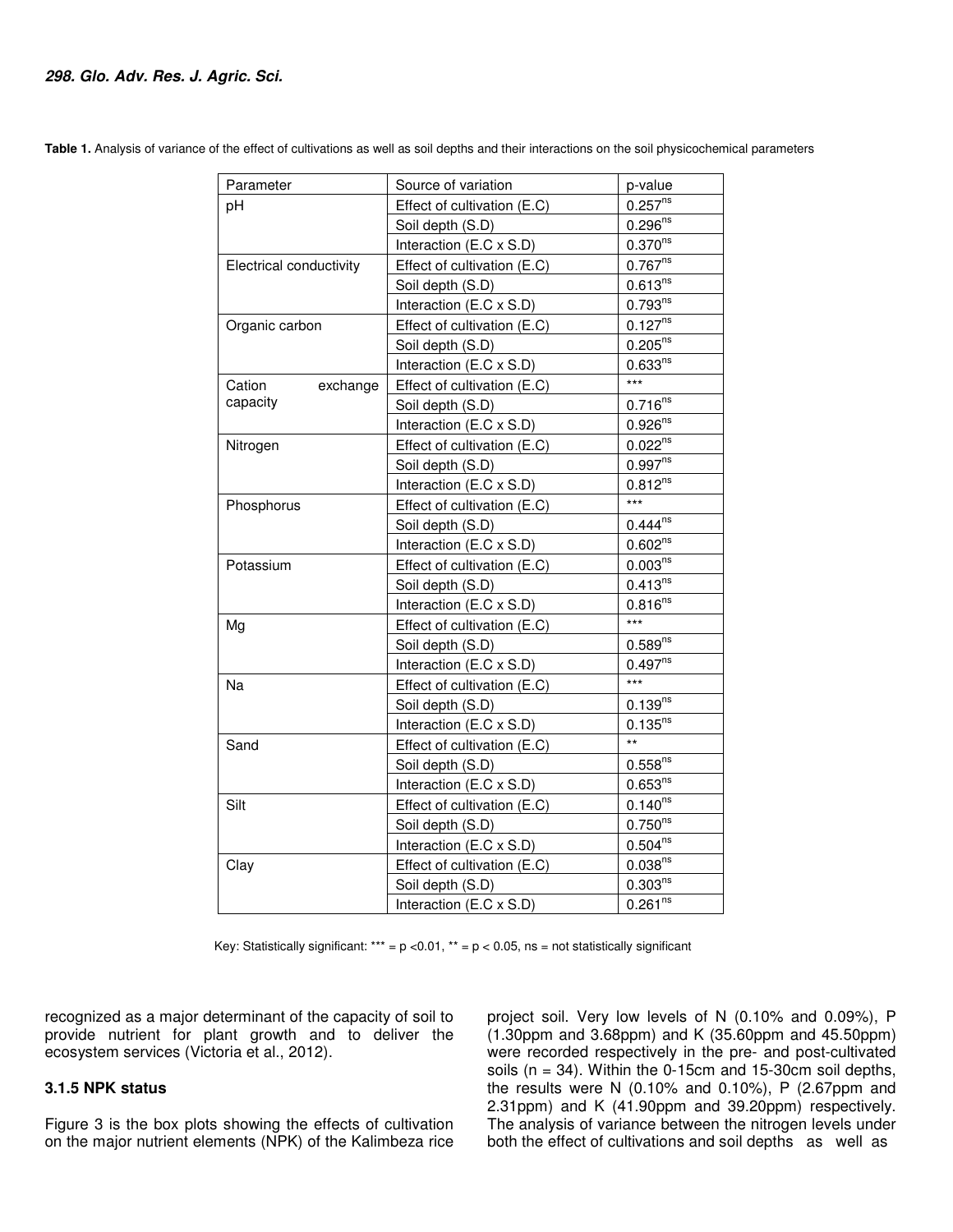

Figure 3. Boxplot showing the effects of cultivation (left) and soil depth (right) on the nitrogen (N), phosphorus (P) and potassium (K) of the Kalimbeza rice project soil, PCS = pre-cultivated soil, POCS = post-cultivated soil, 15.00 = 0-15cm soil depth, 30.00 = 15 – 30cm soil depth

their interactions was statistically not significant ( $p < 0.05$ ) (Table 1). However, the variation between the mean levels of potassium under the effect of cultivation was statistically significant ( $p < 0.05$ ), while phosphorus mean variation was statistically significant ( $p < 0.01$ ). When compared under the effects of soil depths as well as the interaction between cultivation and soil depths, there was no significant difference. The NPK levels recorded at the time of this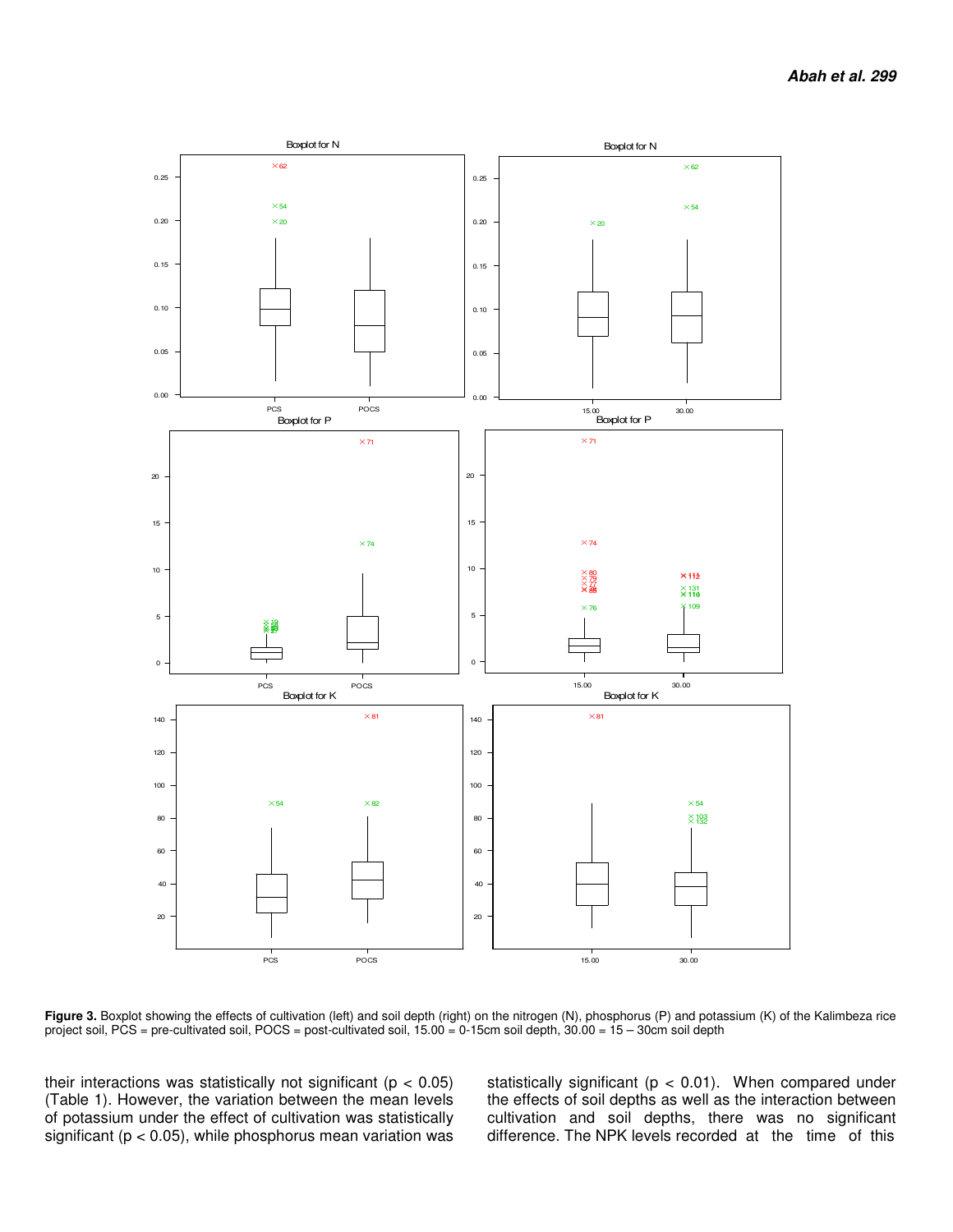

Figure 4. Boxplot showing the effects of cultivation (left) and soil depth (right) on the cation exchange capacity (CEC) of the Kalimbeza rice project soil, PCS = pre-cultivated soil, POCS = post-cultivated soil, 15.00 = 0-15cm soil depth, 30.00 = 15 – 30cm soil depth

study suggest that the Kalimbeza rice project soil is characteristically a very low NPK soil. This might be occasioned by the effect of continuous rice cultivation under mono-cropping system. Research finding indicated that mono-cropping has negative impact on soil fertility and soil productivity (Shukla et al., 2005), and rice cultivation is known for depleting soil nutrients particularly nitrogen (Hepute and Abah, 2017). Furthermore, the soil textural class being predominantly sandy loam in nature is a high draining and poor nutrients retention ecosystem. The implication of free drainage in sandy soil is that soil nutrients are easily washed down into the soil and become inaccessible for use by plants (Brady and Weil, 2002). Nitrogen in particular, has been described as a mobile nutrient (Buchholz, 1983) and hence, may be easily leached in the Kalimbeza rice project soil with high percentage of sand fraction. Research report has shown that low soil fertility and the often unfavourable climate conditions create intense pressure on land, even at relatively low population densities (Haefele, 2013). This is also a likely concern for the long term productivity of the Kalimbeza rice project soil as the host country, Namibia, is highly vulnerable to drought and climate change effect.

## **Cation exchange capacity of the rice project soil**

The box plot (Figure 4) shows the cation exchange capacity (CEC) of the pre- and post-cultivated soil of the Kalimbeza rice project soil (n =34). The results revealed a high CEC mean level of 12.26meq/100g in the precultivated soil while a low mean level of 7.37meq/100g was recorded in the post-cultivated soil. Within the two soil depths, the topsoil (0-15cm) recorded a mean CEC level of 9.73meq/100g while the subsoil (15-30cm) recorded 10.20meq/100g. The CEC level of the post-cultivated soil samples suggest that the rice soil is prone to leaching of soil nutrients. The higher the CEC of a soil, the more nutrients it is likely to hold and the higher will be its fertility level (Fullen and Catt, 2004). It has been reported that the lower the soil CEC level, the faster the soil pH will decrease with time (Souleymane et al., 2015) and this could result into acidic soil with negative implication for nutrient availability and hence, rice productivity. Low soil CEC may be a concern in the rice project field which has sandy loam characteristics with poor binding and nutrient retention ability.

#### **Carbon: Nitrogen (C:N) of the rice project soil**

Figure 5 presents the results of the C:N ratio obtained in the pre-cultivated and post-cultivated soil of the rice project. In the pre-cultivated soil, C:N ratio range of 2:1 to 15:1 (mean =  $8.82$ , n = 34) was recorded within the topsoil (0-15cm) while a range of 0:1 to 38:1 (mean = 8.56, n = 34) was recorded in the subsoil (15-30cm). In the postcultivated the C:N ratio was 7:1 to 61:1 (mean = 9.84,  $n =$ 34) within the topsoil and 5:1 to 9:1 (mean =  $8.12$ , n = 34) within the subsoil. The ratio of C to N in a soil illustrates its appropriateness to supply the nutrients and the capability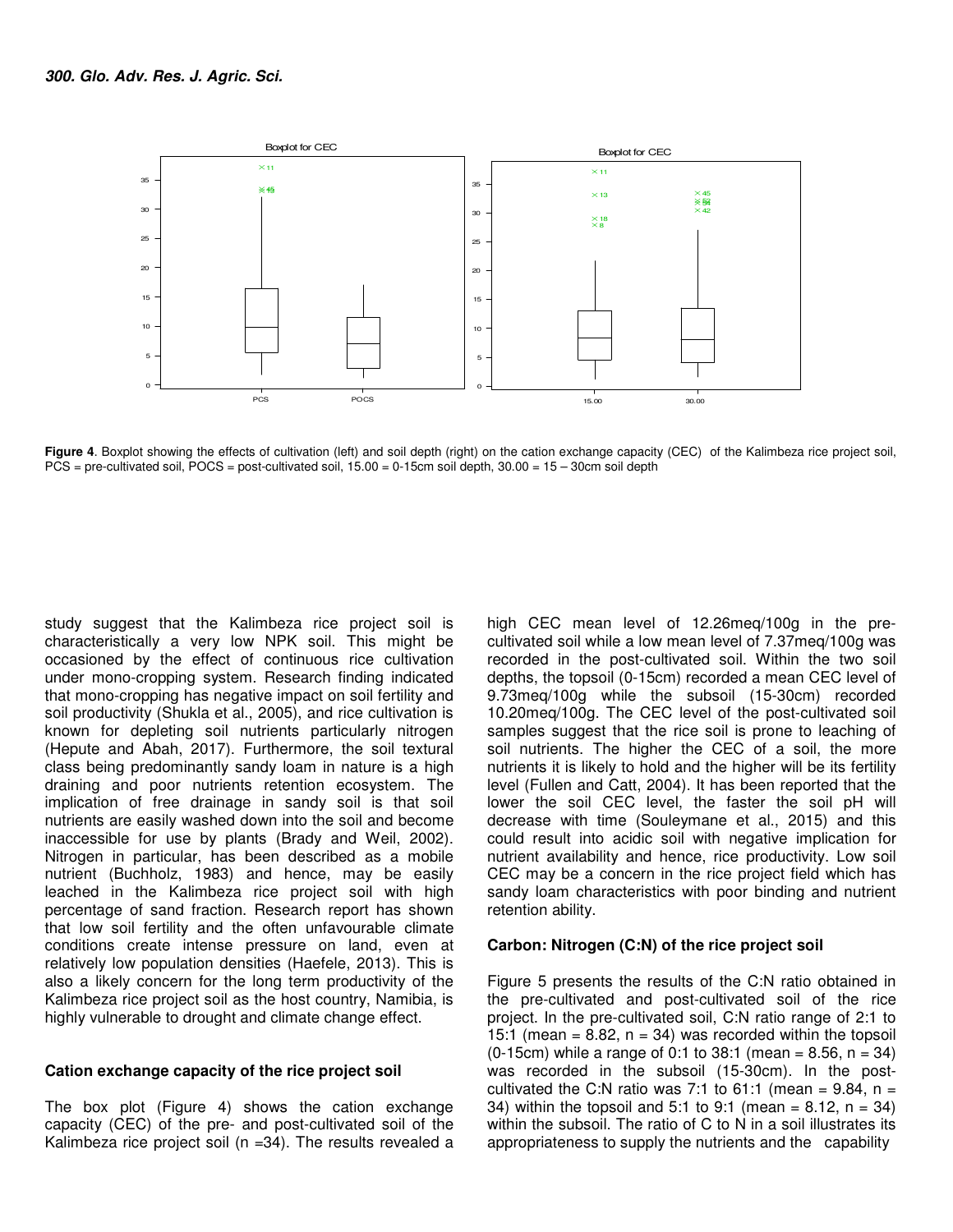

 **Figure 5.** C:N ratio of the Kalimbeza rice project soil

of carbon storage and for agricultural soil, low C:N ratio (20:1 or less) is sufficient (Swangjang, 2015). The ratio of C:N indicates the rate of decomposition of organic matter and this results in the release (mineralization) or immobilization of soil nitrogen (Swangjang, 2015). In the current study, the mean levels of the C:N ratio of the rice project soil suggest the soil's suitability to supply nutrients under appropriate agronomic practices. The change of soil C:N could lead to significant declines in carbon storage (Aitkenhead and McDowell, 2000) and hence, the soil health. However, many factors including land use, climate, topography and some basic soil properties (Zhang et al., 2007), influence the biogeochemical cycle in soil which further the change of C and N storage (Swangjang, 2015). Among these factors, land use is the most importance (Yang et al., 2010).

# **Correlation analysis between the physicochemical properties of the rice project soil**

The correlation analysis was performed in order to assess the degree of associations between the physicochemical characteristics of the pre- and post-cultivated rice soil. The results obtained (Table 2) revealed mostly both very weak positive and negative correlations  $(0.00 < r \leq \pm 0.19)$ , both weak positive and negative correlations (0.20  $\leq$  r  $\leq$  ±0.39), both moderate positive and negative correlations (0.40  $\leq$  r ≤ ±0.59), both strong positive and negative correlations

 $(0.60 \le r \le \pm 0.79)$  and both very positive and negative correlations (0.80  $\leq$  r  $\leq$  ±0.99). In the pre-cultivated soil, the correlation coefficients (r) between the soil nutrients binding properties and nutrient elements revealed that organic carbon is strongly positively correlated with exchangeable K  $(r = 0.6829)$ , exchangeable Ca $(r =$ 0.6651), exchangeable Mg ( $r = 0.7591$ ) and N ( $r = 0.6162$ ). Silt also recorded strong positive correlations with the nutrient elements: exchangeable K (r = 0.6681), exchangeable Ca  $(r = 0.7414)$ ; moderate positive correlation with N ( $r = 0.5972$ ) and very strong positive correlation with exchangeable Mg  $(r = 0.8010)$ . Similarly, clay recorded strong positive correlation with exchangeable K ( $r = 0.6566$ ); very strong positive correlations with exchangeable Ca ( $r = 0.9442$ ) and Mg ( $r = 0.9246$ ) as well as moderate positive correlation with  $N$  ( $r = 0.4605$ ). Organic carbon, silt and clay showed very weak positive correlations with available phosphorus. However, sand recorded strong negative correlation with exchangeable K  $(r = -0.7052)$ ; very strong negative correlations with exchangeable Ca ( $r = -0.9225$ ) and Mg ( $r = -0.9350$ ) as well as moderate negative correlation with N  $(r = -0.5474)$ . Similar pattern of the correlation coefficients were obtained between the soil nutrients binding properties and nutrient elements of the post-rice cultivation soil analysis. Because the Kalimbeza rice project has a predominant sandy loam textural characteristic with higher sand fraction, the moderate to very strong negative correlation coefficients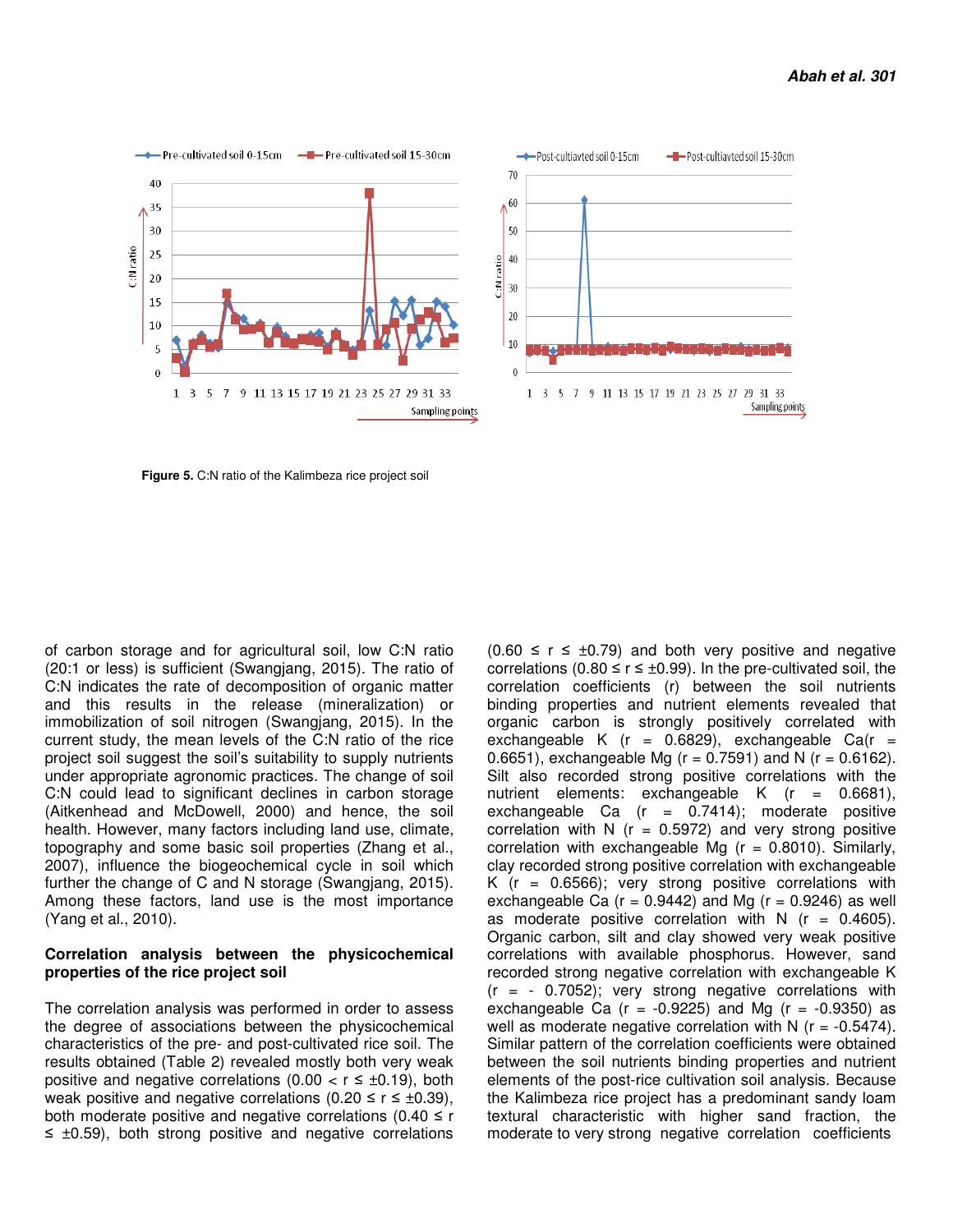**Table 2.** Correlation analysis of the soil physicochemical properties

|                                     |      | pH        | EC        | ОC        | P         | Κ         | Ca        | Mg        | Na        | N         | Sand      | Silt   | Clay   | CEC    |
|-------------------------------------|------|-----------|-----------|-----------|-----------|-----------|-----------|-----------|-----------|-----------|-----------|--------|--------|--------|
| soil                                | pH   | 1.0000    |           |           |           |           |           |           |           |           |           |        |        |        |
|                                     | EC   | 0.2696    | 1.0000    |           |           |           |           |           |           |           |           |        |        |        |
| cultivation                         | ОC   | $-0.2542$ | 0.2849    | 1.0000    |           |           |           |           |           |           |           |        |        |        |
|                                     | P    | 0.1770    | 0.0506    | $-0.0580$ | 1.0000    |           |           |           |           |           |           |        |        |        |
|                                     | Κ    | $-0.1092$ | 0.2624    | 0.6829    | 0.1162    | 1.0000    |           |           |           |           |           |        |        |        |
|                                     | Ca   | 0.0172    | 0.4656    | 0.6665    | 0.0238    | 0.7352    | 1.0000    |           |           |           |           |        |        |        |
|                                     | Mg   | $-0.1103$ | 0.5194    | 0.7591    | 0.0651    | 0.7692    | 0.9220    | 1.0000    |           |           |           |        |        |        |
| Pre-rice                            | Na   | 0.4208    | 0.8719    | 0.3077    | 0.0316    | 0.3471    | 0.5853    | 0.5786    | 1.0000    |           |           |        |        |        |
|                                     | N    | $-0.3057$ | 0.1745    | 0.6162    | $-0.0386$ | 0.6403    | 0.4497    | 0.5403    | 0.0494    | 1.0000    |           |        |        |        |
|                                     | Sand | 0.2213    | $-0.4824$ | $-0.7625$ | 0.0186    | $-0.7052$ | $-0.9224$ | $-0.9350$ | $-0.5482$ | $-0.5474$ | 1.0000    |        |        |        |
|                                     | Silt | $-0.4012$ | 0.3945    | 0.7206    | 0.0457    | 0.6681    | 0.7414    | 0.8010    | 0.3963    | 0.5972    | $-0.9009$ | 1.0000 |        |        |
| analysis                            | Clay | $-0.0807$ | 0.4878    | 0.7117    | $-0.0573$ | 0.6566    | 0.9442    | 0.9246    | 0.5881    | 0.4605    | $-0.9613$ | 0.7467 | 1.0000 |        |
|                                     | CEC  | 0.1793    | 0.7372    | 0.5214    | 0.0084    | 0.5875    | 0.8388    | 0.7783    | 0.7821    | 0.3430    | $-0.7827$ | 0.6314 | 0.7985 | 1.0000 |
|                                     | pH   | 1.0000    |           |           |           |           |           |           |           |           |           |        |        |        |
|                                     | EC   | $-0.2188$ | 1.0000    |           |           |           |           |           |           |           |           |        |        |        |
|                                     | OC   | 0.0119    | 0.4157    | 1.0000    |           |           |           |           |           |           |           |        |        |        |
| Post-rice cultivation soil analysis | P    | $-0.4442$ | $-0.1386$ | 0.1778    | 1.0000    |           |           |           |           |           |           |        |        |        |
|                                     | Κ    | $-0.1521$ | 0.1452    | 0.5060    | 0.2500    | 1.0000    |           |           |           |           |           |        |        |        |
|                                     | Ca   | 0.1340    | 0.1294    | 0.5786    | 0.1451    | 0.5799    | 1.0000    |           |           |           |           |        |        |        |
|                                     | Mg   | 0.0307    | 0.1635    | 0.5782    | 0.1873    | 0.6434    | 0.9379    | 1.0000    |           |           |           |        |        |        |
|                                     | Na   | 0.1714    | 0.1135    | 0.3483    | 0.1347    | 0.2710    | 0.7828    | 0.6700    | 1.0000    |           |           |        |        |        |
|                                     | N    | 0.0167    | 0.4217    | 0.9688    | 0.1547    | 0.4610    | 0.5217    | 0.5139    | 0.3345    | 1.0000    |           |        |        |        |
|                                     | Sand | 0.0445    | $-0.0939$ | $-0.7843$ | $-0.3401$ | $-0.5831$ | $-0.7093$ | $-0.7436$ | $-0.3262$ | $-0.7138$ | 1.0000    |        |        |        |
|                                     | Silt | 0.0301    | 0.0153    | 0.7489    | 0.3529    | 0.5576    | 0.6273    | 0.6436    | 0.2789    | 0.6897    | $-0.9550$ | 1.0000 |        |        |
|                                     | Clay | $-0.1020$ | 0.1458    | 0.7559    | 0.3139    | 0.5674    | 0.7286    | 0.7750    | 0.3418    | 0.6814    | $-0.9754$ | 0.8670 | 1.0000 |        |
|                                     | CEC  | $-0.0058$ | 0.1644    | 0.7820    | 0.2533    | 0.5056    | 0.7211    | 0.7014    | 0.3648    | 0.7299    | $-0.9541$ | 0.8739 | 0.9577 | 1.0000 |

between the nutrient elements and sand particles suggest poor nutrient holding potential of the ricesoil.

### **CONCLUSION**

The results of this study revealed that the  $\overline{a}$ Kalimbeza rice project soil has characteristically sandy loam textural class, moderate acidity, very low status of NPK and organic carbon contents. It was also found that the soil electrical conductivity characteristically fall within saline soils level while the postcultivated soil analyses results gave low CEC. The low CEC particularly suggests that the rice soil is prone to leaching of soil nutrients. Furthermore, the moderate to very strong negative correlations between nutrient elements and sand particles of the rice project soil suggest

poor nutrient holding potential. However, the present mean levels of C:N ratio of the rice project soil suggest soil's suitability to supply nutrients under appropriate agronomic practices. Therefore, a systematic management of chemical fertilizer based on immediate soil test result will be needed to optimize long term productive capacity of the Kalimbeza rice project soil.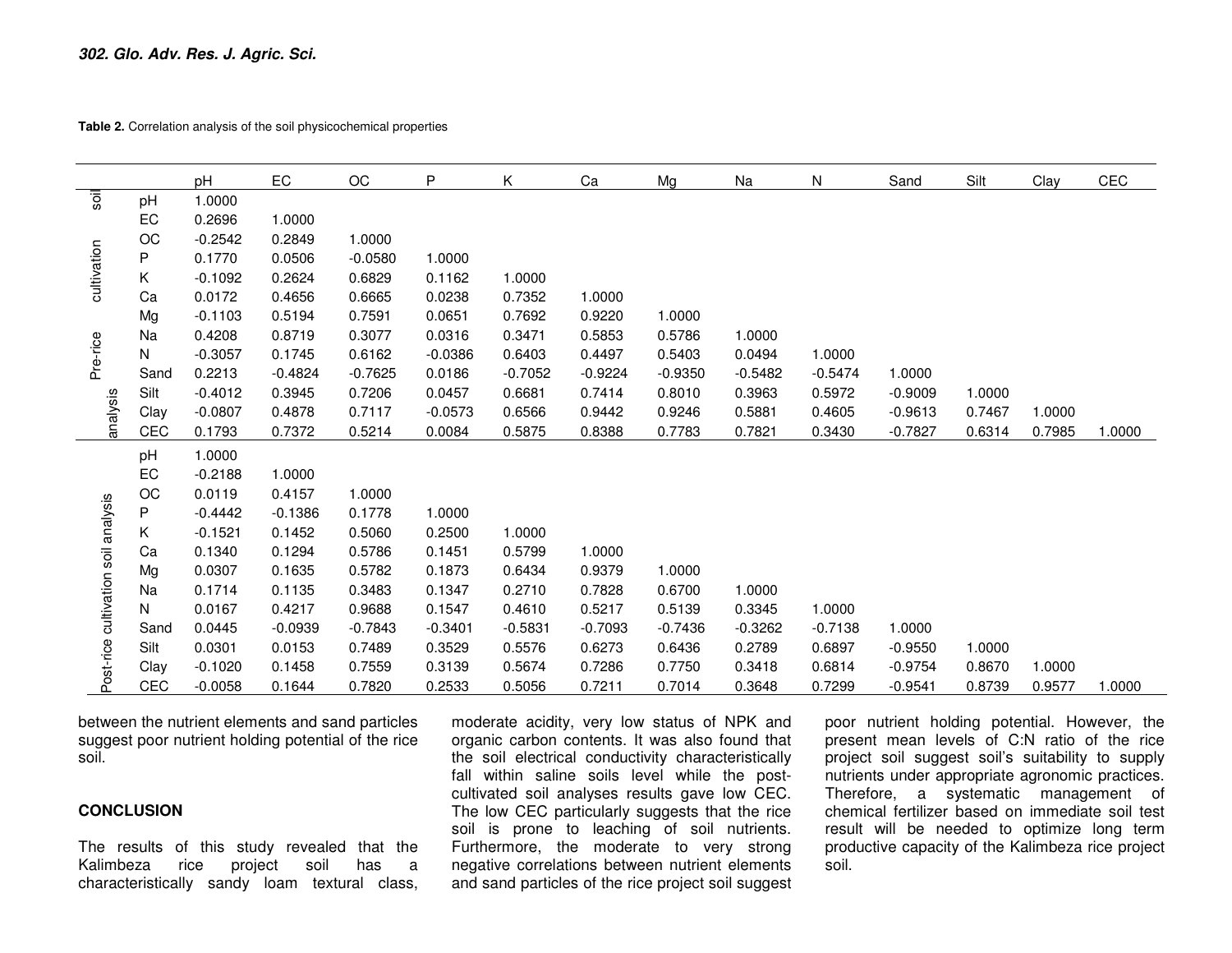#### **ACKNOWLEDGEMENTS**

This research work is supported by the financial and laboratory facilities provided by the Ministry of Agriculture, Water and Forestry (MAWF), and the University of Namibia Katima Mulilo campus under the campus' research agenda project 4. We thank Mrs. S. Wanga of the Kalimbeza Rice Project for her immense assistance during the sample collection and the technologists of the Agricultural Laboratory, MAWF for their commitment throughout the course of the laboratory works. God bless.

#### **REFERENCES**

- Abah J, Mashebe P, Onjefu SA (2014). Survey of the levels of some heavy metals in roadside dusts along KatimaMulilo Urban Road Construction, Namibia, Amer. J. Environ. Prot. 3(1): 19-27, Doi: 10.11648/j.ajep.20140301.13
- Aitkenhead JA, McDowell WH (2000). Soil C:N ratio as a predictor of annual riverine DOC flux at local and global scales. Global Biogeochemical Cycles., 14(1): 127-138.
- Anil TA, Suja G, Byju G, Veena S (2014). Organic management impacts on micro-environment in cassava. J. Root Crops. 40: 102–104.
- Bationo A, Hartemink A, Lungu O, Naimi M, Okoth P, Smaling E, Thiombiano L (2006). African Soils: Their Productivity and Profitability of Fertilizer Use. Background paper prepared for the African Fertilizer Summit, June 9 – 13, Abuja, Nigeria.
- Brady NC, Weil RR (2002). The nature and properties of soils. Australia: Pearson Education Ltd.
- Bremner JM, Mulvaney CS (1982). Total nitrogen, In: A.L. Page, R.H. Miller and D.R. Keeny, (Eds.), Methods of Soil Analysis. American Society of Agronomy and Soil Science Society of America, Madison. pp 1119-1123.
- Buchholz DD (1983). Soil test interpretations and recommendations handbook, University of Missouri – College of Agriculture Division of Plant Sciences, aes.missouri.edu/pfcs/soiltest.pdf. Accessed. 08 Plant Sciences. aes.missouri.edu/pfcs/soiltest.pdf, September, 2016.
- Calpe C (2006). Rice international commodity profile, www.fao.org/.../Rice/.../Rice\_Profile\_... Accessed: 15 August 2016.
- Caprivivision.com (2011). Kalimbeza Rice Project needs government injection, http://www.caprivifreedom.com/news.i?cmd=view&nid=1137, Accessed: 09 November 2016.
- Country Pilot Partnership in Namibia [CPPN] (2005). Integrated sustainable land management, Global Environment Facility, Namibia.
- Crouse DA (2016). Soil and plant nutritions, Chapter 1 In: Moore KA, Bradley LK (eds). Extensiongardner handbook, NC State extension, Raleigh NC, https://content.edu/extension-gardener-handbook/1-soilsand-plant-nutrients
- Fageria NK, Slaton NA, Baligar VC (2003). Nutrient management for improving lowland rice productivity and sustainability. Advances in Agronomy. 80: 63–152.
- Fullen MA, Catt, JA, (2004). Soil management: problems and solutions. Arnold, London pp 269.
- Gee GW, Bauder JW (1986). Particle size analysis. In: Klute, A (Ed). Methods of soil analysis "Tropical and mineralogical methods. Agronomy, Am. Soc. of Agron. Madison, Part 1.Wisconsin, 383-411.
- Gelman F, Binstock R, Halicz L (2011). Application of the Walkley-Black titration for organic carbon quantification in organic rich sedimentary<br>rocks. Report GSI/13/2011. Jerusalem. rocks. Report GSI/13/2011, Jerusalem. www.gsi.gov.il/\_uploads/ftp/GsiReport/2011/Gelman-Faina-GSI-13- 2011.pdf, Accessed: 09 May, 2015.
- Haefele SM, Saito K, N'Diaye MK, Mussgnug F, Nelson A, Wopereis MCS (2013). Increasing rice productivity through improved nutrient use in Africa. CAB International. 250-264.
- IITA (1979). Selected Methods for Soil and Plant Analysis of the International Institute for Tropical Agriculture. IITA, Ibadan.
- Ilagan LA, Tablizo RP, Barba Jr RB, Marquez NA (2014). Soil fertility evaluation for rice production in Catanduanes Province, Philippines. IJSTR, 3(12): 81-87.
- International Plant Nutrition Institute [IPNI] (2013). Soil Sampling. Mosaic Company. Crop Nutrition.com.
- Ladha JK, Dawe D, Pathak H (2003). How extensive are yield declines in long-term rice-wheat experiments in Asia? Field Crops Research. 81(2- 3): 159–180.
- Mäder P, Fließbach A, Dubois D, Gunst L, Fried P, Niggli U (2000). Soil fertility and biodiversity in organic farming. Science. 296: 1694-1697. DOI: 10.1126/science.1071148.
- Manlay RJ, Feller C, Swift M (2007). Historical evolution of soil organic matter concepts and their relationships with the fertility and sustainability of cropping systems. Agr. Ecosyst. Environ. 119: 217– 233. doi:10.1016/j.agee.2006.07.011.
- McKenzie R (1998). Essential Plant Nutrients. http://www1.agric.gov.ab.ca/\$department/detdocs.nsf/all/agdex3791
- Morales SG, Trejo-Téllez LI, Merino FCG, Caldana C, Espinosa-Victoria D, Cabrera BEH (2012). Growth, photosynthetic activity, and potassium and sodium concentration in rice plants under salt stress. Acta Scientiarum. 34(3): 317-324. Doi: 10.4025/actasciagron.v34i3.13687.
- Pan G, Smith P, Pan W (2009). The role of soil organic matter in maintaining the productivity and yield stability of cereals in China. Agr. Ecosyst. Environ. 129: 344–348. Doi.org/10.1016/j.agee.2008.10.008.
- Ponnamperuma FN, Deturck P (1993). A review of fertilization in rice production. International Rice Commun News. 42: 1-12.
- Rashid A, Rafiq E (1998). Micronutrients in Pakistani Agriculture: Significance and Use. Technical Brochure, Pakistan Agriculture Research Council, Islamabad, Pakistan. p 8.
- Sanchez PA (2002). Soil Fertility and hunger in Africa. Science. 295: 2019-2020. DOI: 10.1126/science.1065256.
- Sangatanan PD, Sangatanan R (1990). Soil management. https://books.google.com/books?isbn=9712305813
- Serchan S, Jones D. (2009). The Baltimore ecosystem study virtual tour.www.Beslter.org/virtual\_tou\_/total\_phosphorus.htm.
- Shukla AK, Sharma SK, Tiwari R (2005). Nutrient depletion in the ricewheat cropping system of the IndoGangetic plains. Better Crops, 89, 28–31.
- Sonon LS, Saha U, Kissel DE (2015). Soil Salinity: Testing, data interpretation and recommendations. UGA Cooperative Extention Circular 1019. Univ. of Georgia. 6p.
- Souleymane O, Nartey E, Manneh B, Ofori K, Danquah E (2015). Rice farmer's perception of salinity problem, their preferred varieties and cropping environment in Niger. International Journal of Innovative Science, Engineering & Technology. 2(11): 291-299.
- Stoorvogel JJ, Smaling EMA (1990). Assessment of soil nutrient depletion in Sub-Saharan Africa. 1983-2000, report 28. The Winard Satring Centre for Integrated Land, Soil and Water Research (SC-DLO), Wageningen, The Netherlands. 137p.
- Swangjang K (2015). Soil carbon and nitrogen ratio in different land use. International Conference on Advances in Environment Research. DOI: 10.7763/IPCBEE. 2015. V87. 7.
- UK Essays (2013). Factors Affecting Cation Exchange Capacity Environmental Sciences Essay. Retrieved from https://www.ukessays.com/essays/environmental-sciences/factorsaffecting-cation-exchange-capacity-environmental-sciencesessay.php?cref=1
- Venaune H, Abah J (2017). Study of agronomic activities at the Kalimbeza rice project Namibia and the implication for sustainable productivity of the rice soil, International Journal of Biosciences, 10 (5), 128 -138, http://dx.doi.org/10.12692/ijb/10.5.128-138
- Victoria R, Banwart SA, Black H, Ingram H, Joosten H, Milne E, Noellemeyer E (2012). The benefits of soil carbon: managing soils for multiple economic, societal and environmental benefits. In: UNEP Year Book 2012: Emerging Issues in Our Global Environment. UNEP, Nairobi. pp. 19–33, Accessed 10 September 2016.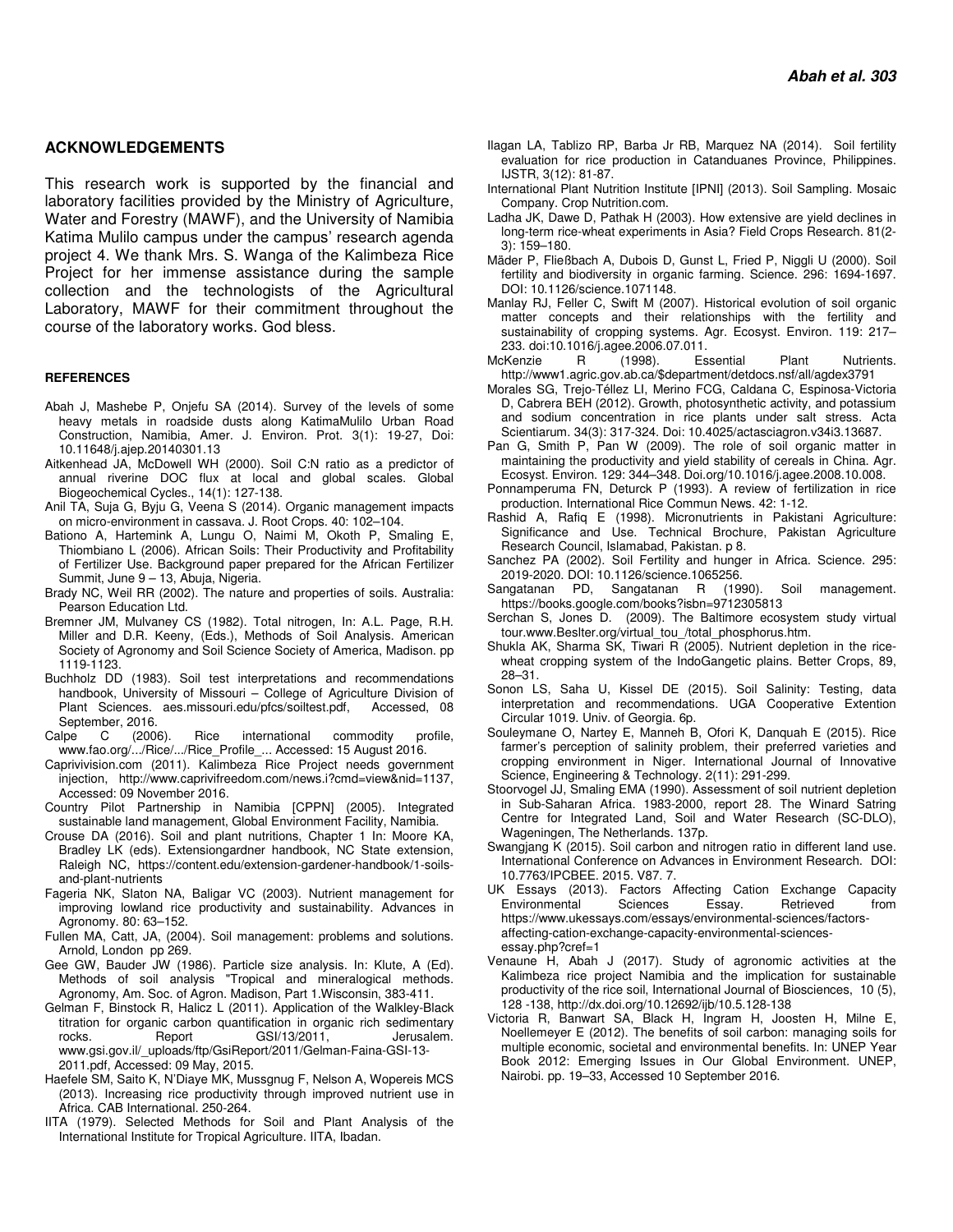- Yang YH, Fang JY, Guo DL, Ji CJ (2010). Vertical patterns of soil carbon, nitrogen and carbon: nitrogen stoichiometry in Tibetan grasslands. Biogeosciences Discuss. 7: 1-24.
- Yu TR (1991). Characteristics of soil acidity of paddy soils in relation rice growth. In: Wright RJ, Baligar VC, Murrmann RP (eds). Plant-soil interaction at low pH. Development in plant and soil, 45, Springer Dordrecht. Doi: https://doi.org/10.1007/978-94-3438-5\_12
- Zeng L (2004). Response and correlated response to salt tolerance selection in rice by yield parameters. Cereal Research Communications. 32(4): 477-484.
- Zhang HB, Lou YM, Wong MH, Zhao QG, Zhang GL (2007). Soil organic carbon storage and change with reduction in agricultural activities in Hong Kong. Geoderma. 139: 412-419.
- Zhou W, Lv T, Chen Y, Anthony P, Westby AP, Ren W (2014). Soil Physicochemical and Biological Properties of Paddy-Upland Rotation: Scientific World 10.1155/2014/856352